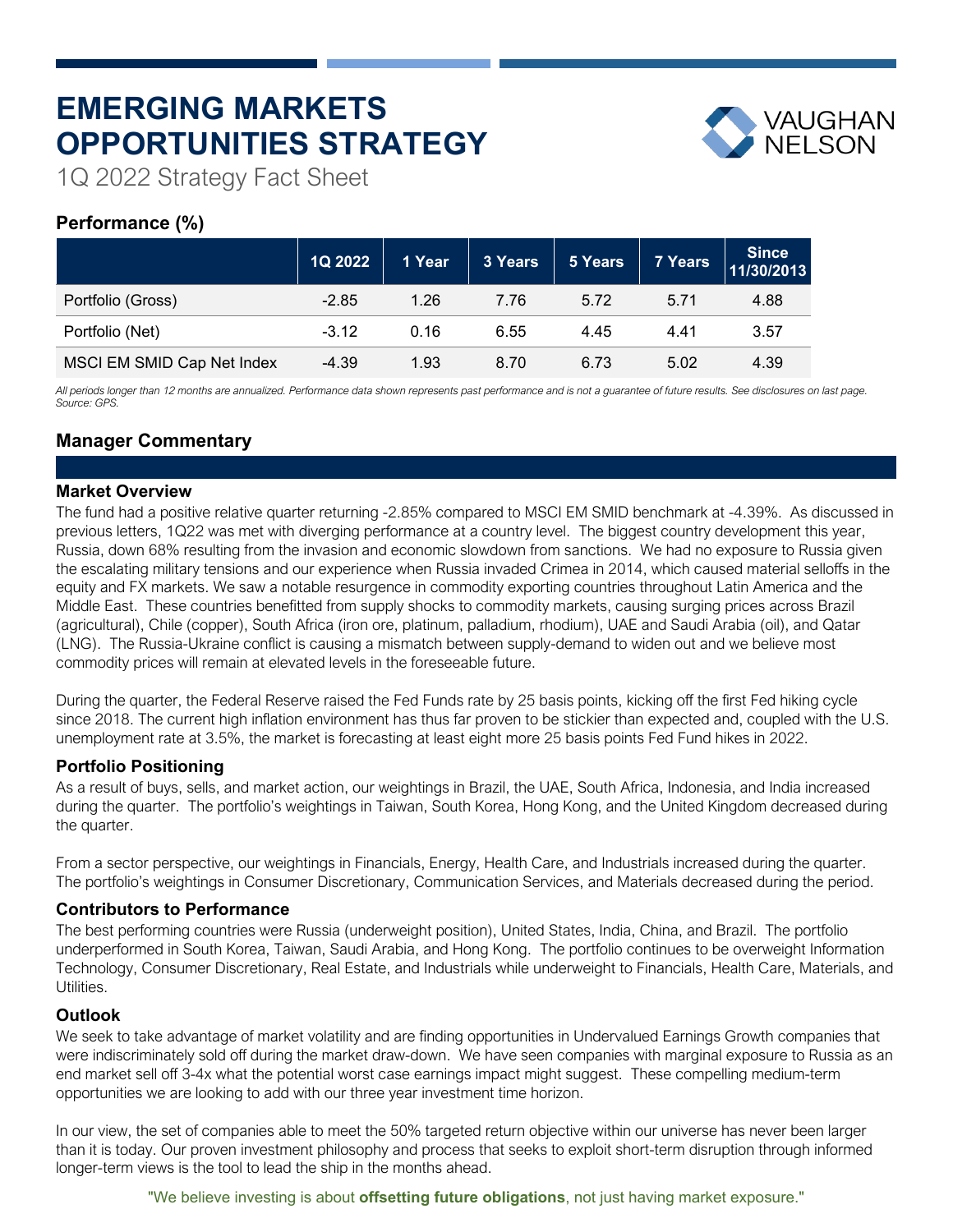# **1Q 2022 EMERGING MARKETS OPPORTUNITIES STRATEGY PORTFOLIO**

## **Model Portfolio Attribution - 1Q 2022 (Gross Returns)**

|                               | <b>Portfolio</b> |                          | <b>MSCI EM SMID Cap Net</b><br><b>Index</b> |           | <b>Variation</b>         |                          | <b>Attribution Analysis</b> |                          |                          |                                   |                                   |                               |
|-------------------------------|------------------|--------------------------|---------------------------------------------|-----------|--------------------------|--------------------------|-----------------------------|--------------------------|--------------------------|-----------------------------------|-----------------------------------|-------------------------------|
| <b>S&amp;P GICS SECTOR</b>    | Avg<br>Wt        | <b>Tot</b><br><b>Ret</b> | Contrib<br>to Ret                           | Avg<br>Wt | <b>Tot</b><br><b>Ret</b> | <b>Contrib</b><br>to Ret | Avg<br>Wt                   | <b>Tot</b><br><b>Ret</b> | <b>Contrib</b><br>to Ret | <b>Selection</b><br><b>Effect</b> | Allocation+<br><b>Interaction</b> | <b>Total</b><br><b>Effect</b> |
| <b>Communication Services</b> | 3.51             | $-15.53$                 | $-0.60$                                     | 4.83      | $-8.80$                  | $-0.43$                  | $-1.32$                     | $-6.73$                  | $-0.16$                  | $-0.30$                           | 0.14                              | $-0.16$                       |
| <b>Consumer Discretionary</b> | 16.26            | $-15.35$                 | $-3.12$                                     | 11.46     | $-7.02$                  | $-0.84$                  | 4.80                        | $-8.34$                  | $-2.28$                  | $-1.00$                           | $-0.74$                           | $-1.74$                       |
| <b>Consumer Staples</b>       | 5.87             | 6.85                     | 0.35                                        | 7.31      | $-2.32$                  | $-0.18$                  | $-1.45$                     | 9.17                     | 0.53                     | 0.65                              | $-0.15$                           | 0.50                          |
| Energy                        | 2.95             | 31.16                    | 0.80                                        | 2.90      | 13.40                    | 0.35                     | 0.05                        | 17.76                    | 0.44                     | 0.45                              | $-0.10$                           | 0.35                          |
| <b>Financials</b>             | 8.39             | 7.06                     | 0.54                                        | 13.42     | 3.41                     | 0.48                     | $-5.03$                     | 3.65                     | 0.06                     | 0.51                              | $-0.59$                           | $-0.07$                       |
| <b>Health Care</b>            | 6.08             | 13.39                    | 0.90                                        | 7.39      | $-12.81$                 | $-1.00$                  | $-1.31$                     | 26.21                    | 1.90                     | 1.90                              | $-0.16$                           | 1.74                          |
| Industrials                   | 15.46            | 4.17                     | 0.70                                        | 14.43     | $-0.57$                  | $-0.06$                  | 1.03                        | 4.74                     | 0.77                     | 0.67                              | 0.07                              | 0.74                          |
| Information Technology        | 22.23            | $-5.26$                  | $-1.19$                                     | 16.39     | $-10.80$                 | $-1.92$                  | 5.84                        | 5.54                     | 0.73                     | 0.98                              | $-0.10$                           | 0.88                          |
| <b>Materials</b>              | 7.18             | $-7.71$                  | $-0.51$                                     | 12.36     | $-1.43$                  | $-0.17$                  | $-5.18$                     | $-6.28$                  | $-0.34$                  | $-0.76$                           | 0.19                              | $-0.57$                       |
| <b>Real Estate</b>            | 6.67             | $-4.48$                  | $-0.24$                                     | 5.66      | 1.65                     | 0.07                     | 1.01                        | $-6.13$                  | $-0.31$                  | $-0.32$                           | $-0.03$                           | $-0.35$                       |
| <b>Utilities</b>              | 2.80             | $-1.12$                  | $-0.07$                                     | 3.69      | 0.73                     | 0.04                     | $-0.89$                     | $-1.85$                  | $-0.11$                  | $-0.05$                           | $-0.04$                           | $-0.09$                       |
| Cash                          | 2.59             | $-0.51$                  | $-0.01$                                     |           |                          | $\overline{\phantom{0}}$ | 2.59                        | $-0.51$                  | $-0.01$                  | $\overline{\phantom{0}}$          | $\overline{\phantom{0}}$          |                               |
| <b>Total</b>                  | 100.00           | $-2.45$                  | $-2.45$                                     | 100.00    | $-3.61$                  | $-3.61$                  |                             | 1.17                     | 1.17                     | 2.73                              | $-1.56$                           | 1.17                          |

*The above information is intended to provide a summary of how Vaughan Nelson's strategy model performed over the referenced period. Client-specific portfolios may differ* meaningfully from this summary due to client-directed portfolio constraints that may include, but are not limited to, tax considerations, socially responsible restrictions and<br>sector/position limitations. See additional di *differ slightly from reported performance. Source: FactSet.*

## **Portfolio Characteristics\***

|                             | <b>Portfolio</b> | <b>MSCI EM SMID Cap</b><br><b>Net Index</b> |
|-----------------------------|------------------|---------------------------------------------|
| Number of Holdings          | 80               | 2.440                                       |
| P/E NTM                     | 10.80            | 11.52                                       |
| Price/Cash Flow             | 7.59             | 6.92                                        |
| Wtd. Avg. Mkt. Cap (\$B)    | 4.12             | 3.97                                        |
| Est. 3-5 Yr. EPS Growth (%) | 19.56            | 20.44                                       |
| Dividend Yield (%)          | 2.40             | 2.53                                        |
| Net Debt/Equity             | 0.54             | 0.55                                        |

*\* This information is provided as supplemental to the Emerging Markets Opportunities GIPS Report. Source: FactSet*

## **Risk Reward\***

|                                                                                                                                                                                                                                                                                                                                                | <b>Portfolio</b> | <b>MSCI EM SMID Cap</b><br><b>Net Index</b> |
|------------------------------------------------------------------------------------------------------------------------------------------------------------------------------------------------------------------------------------------------------------------------------------------------------------------------------------------------|------------------|---------------------------------------------|
| <b>Beta</b>                                                                                                                                                                                                                                                                                                                                    | 0.93             | 1.00                                        |
| Sharpe Ratio                                                                                                                                                                                                                                                                                                                                   | 0.26             | 0.30                                        |
| <b>Information Ratio</b>                                                                                                                                                                                                                                                                                                                       | $-0.21$          | N/A                                         |
| R-Squared                                                                                                                                                                                                                                                                                                                                      | 0.93             | 1.00                                        |
| Standard Deviation (%)                                                                                                                                                                                                                                                                                                                         | 17.76            | 18.50                                       |
| $^{\star}$ $\qquad$ $\qquad$ $\qquad$ $\qquad$ $\qquad$ $\qquad$ $\qquad$ $\qquad$ $\qquad$ $\qquad$ $\qquad$ $\qquad$ $\qquad$ $\qquad$ $\qquad$ $\qquad$ $\qquad$ $\qquad$ $\qquad$ $\qquad$ $\qquad$ $\qquad$ $\qquad$ $\qquad$ $\qquad$ $\qquad$ $\qquad$ $\qquad$ $\qquad$ $\qquad$ $\qquad$ $\qquad$ $\qquad$ $\qquad$ $\qquad$ $\qquad$ |                  |                                             |

*\* Annualized 5-years ending 3/31/2022. This information is provided as supplemental to the Emerging Markets Opportunities GIPS Report. Source: eVestment*

## **Top Ten Holdings\* 1**

|                                        | <b>Country</b>                 | <b>Sector</b>             | % of Total<br>Portfolio <sup>*</sup> |
|----------------------------------------|--------------------------------|---------------------------|--------------------------------------|
| Samsonite International SA             | Hong Kong                      | Consumer<br>Discretionary | 1.98                                 |
| Genomma Lab Internacional<br>SAB de CV | Mexico                         | <b>Health Care</b>        | 1.91                                 |
| <b>SLC Agricola SA</b>                 | Brazil                         | <b>Consumer Staples</b>   | 1.90                                 |
| <b>WHA Corp PCL</b>                    | Thailand                       | <b>Real Estate</b>        | 1.79                                 |
| <b>UPL Ltd</b>                         | India                          | <b>Materials</b>          | 1.72                                 |
| <b>Emaar Properties PJSC</b>           | <b>United Arab</b><br>Emirates | <b>Real Estate</b>        | 1.67                                 |
| SIS Ltd                                | India                          | Industrials               | 1.64                                 |
| Pakuwon Jati Tbk PT                    | Indonesia                      | <b>Real Estate</b>        | 1.64                                 |
| Mitra Adiperkasa Tbk PT                | Indonesia                      | Consumer<br>Discretionary | 1.64                                 |
| <b>Bid Corp Ltd</b>                    | South Africa                   | <b>Consumer Staples</b>   | 1.59                                 |

*<sup>1</sup> This information is provided as supplemental to the Emerging Markets Opportunities GIPS Report. \* Excludes 2.26% cash. Source: FactSet*

## **Portfolio Sector Weightings (%)\* 1**

|                               | <b>Portfolio</b> | <b>MSCI EM SMID</b><br><b>Cap Net Index</b> |
|-------------------------------|------------------|---------------------------------------------|
| Information Technology        | 23.84            | 16.16                                       |
| Industrials                   | 16.68            | 14.74                                       |
| Consumer Discretionary        | 13.46            | 11.24                                       |
| Financials                    | 8.47             | 13.60                                       |
| <b>Real Estate</b>            | 7.71             | 5.81                                        |
| <b>Materials</b>              | 7.53             | 12.36                                       |
| <b>Consumer Staples</b>       | 6.04             | 7.27                                        |
| <b>Health Care</b>            | 6.01             | 7.18                                        |
| Energy                        | 4.27             | 3.16                                        |
| <b>Communication Services</b> | 3.14             | 4.66                                        |
| Utilities                     | 2.84             | 3.78                                        |
|                               |                  |                                             |

*\* Excludes 2.26% cash. Due to rounding, totals may not equal 100%. 1 Performance holdings subject to change. This information is provided as supplemental to the Emerging Markets Opportunities GIPS Report. Source: FactSet*

## **Portfolio Geographic Weightings (%)\***

|                       | <b>Portfolio</b> | <b>MSCI EM SMID</b><br><b>Cap Net Index</b> |
|-----------------------|------------------|---------------------------------------------|
| India                 | 17.60            | 16.93                                       |
| Taiwan                | 14.18            | 18.50                                       |
| South Korea           | 12.95            | 13.33                                       |
| China/Hong Kong       | 12.62            | 11.83                                       |
| Brazil                | 7.53             | 7.02                                        |
| Europe                | 7.03             | 4.34                                        |
| Other Africa          | 6.88             | 6.59                                        |
| Mexico                | 5.11             | 2.59                                        |
| Other Asia            | 4.39             | 10.24                                       |
| Indonesia             | 4.32             | 2.06                                        |
| <b>Other Americas</b> | 3.91             | 1.33                                        |
| Thailand              | 1.81             | 3.97                                        |
| United Arab Emirates  | 1.69             | 1.27                                        |

*\* This information is provided as supplemental to the Emerging Markets Opportunities GIPS Report. Excludes 2.26% cash. Source: FactSet*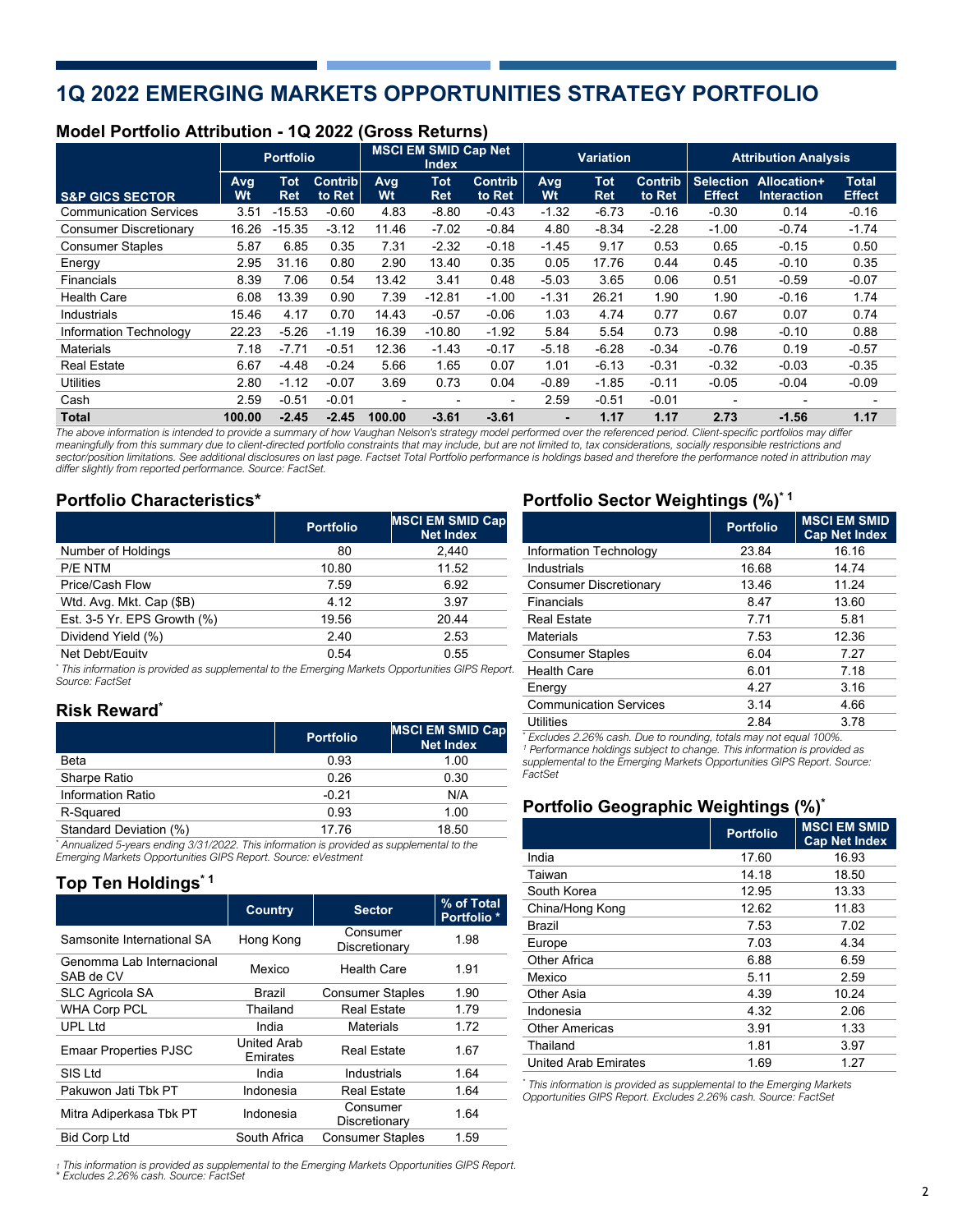## **VAUGHAN NELSON EMERGING MARKETS OPPORTUNITIES EQUITY TEAM**

## **PORTFOLIO MANAGERS**



#### **Marco Priani, CFA, CPA, FRM Senior Portfolio Manager**

- Began his financial and investment career in 2001
- Joined Vaughan Nelson in 2019
- MBA, The University of Chicago-Graduate School of Business, 2005
- LLM, Northwestern University School of Law, 2006
- MSF, Universidad Del CEMA, 1999
- JD, Universidad De Buenos Aires-School of Law, 1987, *cum laude*



#### **Kevin Ross, CFA Senior Portfolio Manager**

- Began his financial and investment career in 2006
- Joined Vaughan Nelson in 2019
- MBA, The University of Chicago Booth School of Business, 2014
- BSBA, Washington University, 2006

### **INTERNATIONAL RESEARCH**



#### **Masa Matsumura, Ph.D. Vice President**

- Began his financial and investment career in 2010 • Joined Vaughan Nelson in 2020
- MBA, The University of Chicago Booth School of
- Business, 2014
- Ph.D., University of Alabama at Birmingham, 2007
- MS, University of Alabama at Birmingham, 2005
- BS, University of Alabama at Birmingham, 2001

## **ABOUT VAUGHAN NELSON**

Vaughan Nelson Investment Management specializes in value equity investing with a focus on a targeted return. The firm employs a bottomup, fundamental research process that seeks to capitalize on information and liquidity inefficiencies in the equity universe. The firm's long-term, consistent investment approach draws on its in-depth research capabilities.

- Headquarters: Houston, Texas
- Founded: 1970
- Firm Assets: \$14.7 Billion\*
- Domestic equity, international equity, and fixed income strategies
- 51 employees
- 19 investment team professionals
- 12 Chartered Financial Analyst designations
- 3 PhDs
- *\* Number includes assets where Vaughan Nelson Investment Management does not have full unconditional trading authority. The assets consist of model portfolio relationships with third-party platforms and totaled \$2.0 billion as of 3/31/22.*

## **VAUGHAN NELSON EQUITY STRATEGIES**



# **OUR MISSION**

To provide for the **financial wellbeing** of our **clients** and **employees** through **superior performance** consistent with our values.